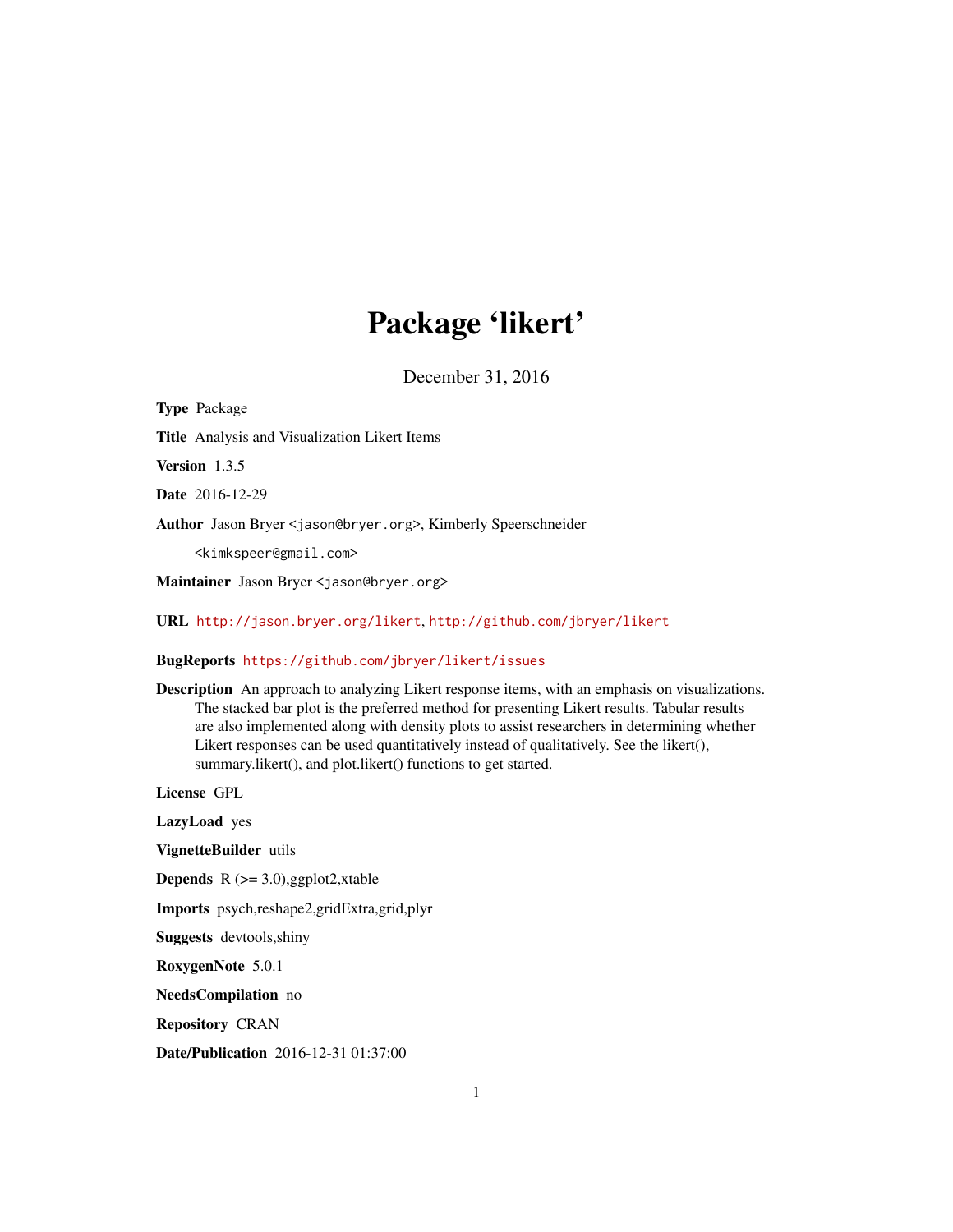# <span id="page-1-0"></span>R topics documented:

|       |                                                                                                             | $\overline{2}$ |
|-------|-------------------------------------------------------------------------------------------------------------|----------------|
|       |                                                                                                             | $\overline{3}$ |
|       |                                                                                                             | 3              |
|       |                                                                                                             | $\overline{4}$ |
|       | label wrap mod $\ldots \ldots \ldots \ldots \ldots \ldots \ldots \ldots \ldots \ldots \ldots \ldots \ldots$ | $\overline{4}$ |
|       |                                                                                                             | $\overline{4}$ |
|       |                                                                                                             | 6              |
|       |                                                                                                             | 6              |
|       |                                                                                                             | 7              |
|       |                                                                                                             | 8              |
|       |                                                                                                             | 9              |
|       |                                                                                                             | 9              |
|       |                                                                                                             | 10             |
|       |                                                                                                             | 11             |
|       |                                                                                                             | 11             |
|       |                                                                                                             | 12             |
|       |                                                                                                             | 12             |
|       |                                                                                                             | 13             |
|       |                                                                                                             | 14             |
|       |                                                                                                             | 15             |
|       |                                                                                                             | 15             |
|       |                                                                                                             | 16             |
|       |                                                                                                             | 16             |
|       |                                                                                                             | 17             |
|       |                                                                                                             | 17             |
|       | sasr                                                                                                        | 18             |
|       |                                                                                                             | 18             |
|       |                                                                                                             | 19             |
|       |                                                                                                             | 19             |
|       |                                                                                                             | 20             |
| Index |                                                                                                             | 22             |

likert-package *Likert Analysis and Visualization*

# Description

Likert Analysis and Visualization

# Author(s)

<jason@bryer.org>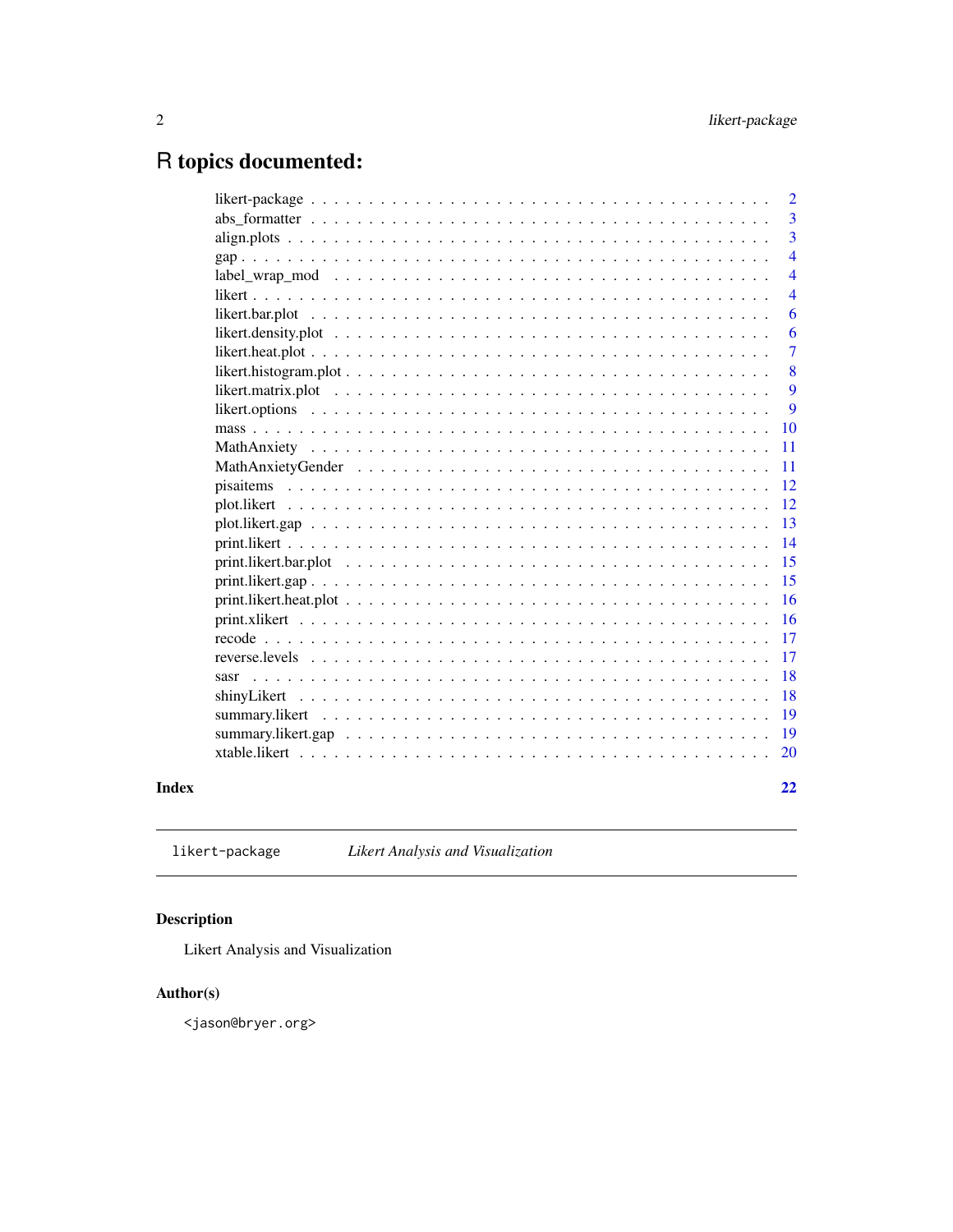<span id="page-2-0"></span>

#### Description

This will print the absolute value for labeling on axis. Usefull for stacked bar plots where negative values are not negative percentages but represent negative groups.

#### Usage

abs\_formatter(x)

#### Arguments

x value to be reformatted.

# Value

the absolute value of x.

| align.plots | Adapted from ggExtra package which is no longer available. This is   |
|-------------|----------------------------------------------------------------------|
|             | related to an experimental mlpsa plot that will combine the circular |
|             | plot along with the two individual distributions.                    |

# Description

Adapted from ggExtra package which is no longer available. This is related to an experimental mlpsa plot that will combine the circular plot along with the two individual distributions.

#### Usage

## S3 method for class 'plots' align(gl, ...)

# Arguments

| gl       | grid.layout                  |
|----------|------------------------------|
| $\cdots$ | graphic elements to combine. |

# References

http://groups.google.com/group/ggplot2/browse\_thread/thread/1b859d6b4b441c90 http://ggextra.googlecode.com/svn/trunk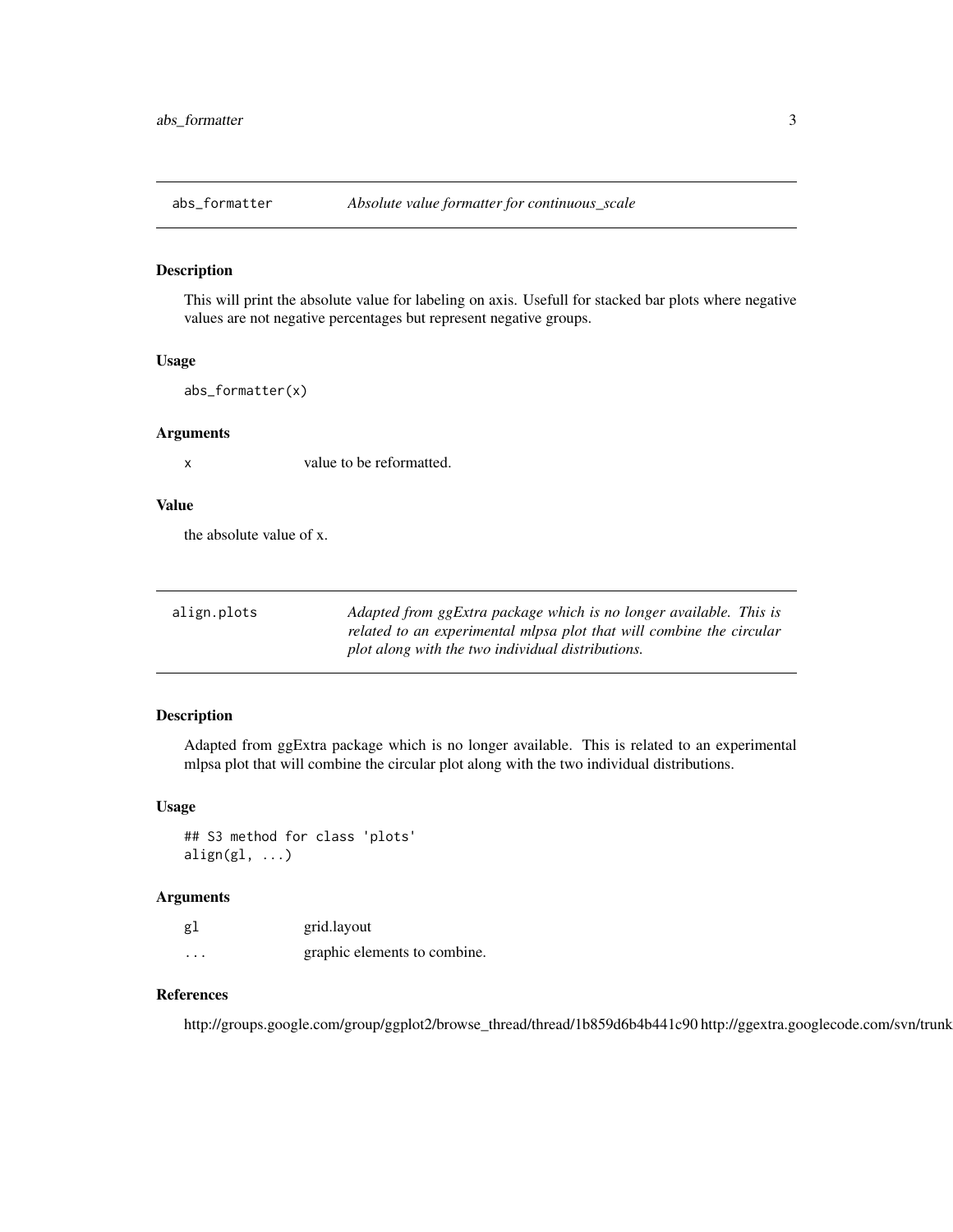<span id="page-3-0"></span>gap *Fictitious dataset with importance and satisfaction results across five different offices.*

#### Description

This data set is used in the GapAnalysis demo and is used to demonstrate how the likert package handles a gap analysis.

# Format

a data frame with 68 ovservations of 11 variables.

label\_wrap\_mod *Wrap label text.*

# Description

Wrap label text.

#### Usage

```
label_wrap_mod(value, width = 25)
```
# Arguments

| value | vector (converted using as, character) to be wrapped.        |
|-------|--------------------------------------------------------------|
| width | the maximum width of each line in characters.                |
|       | Adapted from https://github.com/hadley/ggplot2/wiki/labeller |

<span id="page-3-1"></span>

| likert |  |
|--------|--|
|        |  |
|        |  |

Analyze Likert type items.

#### Description

This function will provide various statistics about a set of likert items. The resulting object will have the following items:

# Usage

```
likert(items, summary, grouping = NULL, factors = NULL, importance,
  nlevels = length(levels(items[, 1])))
```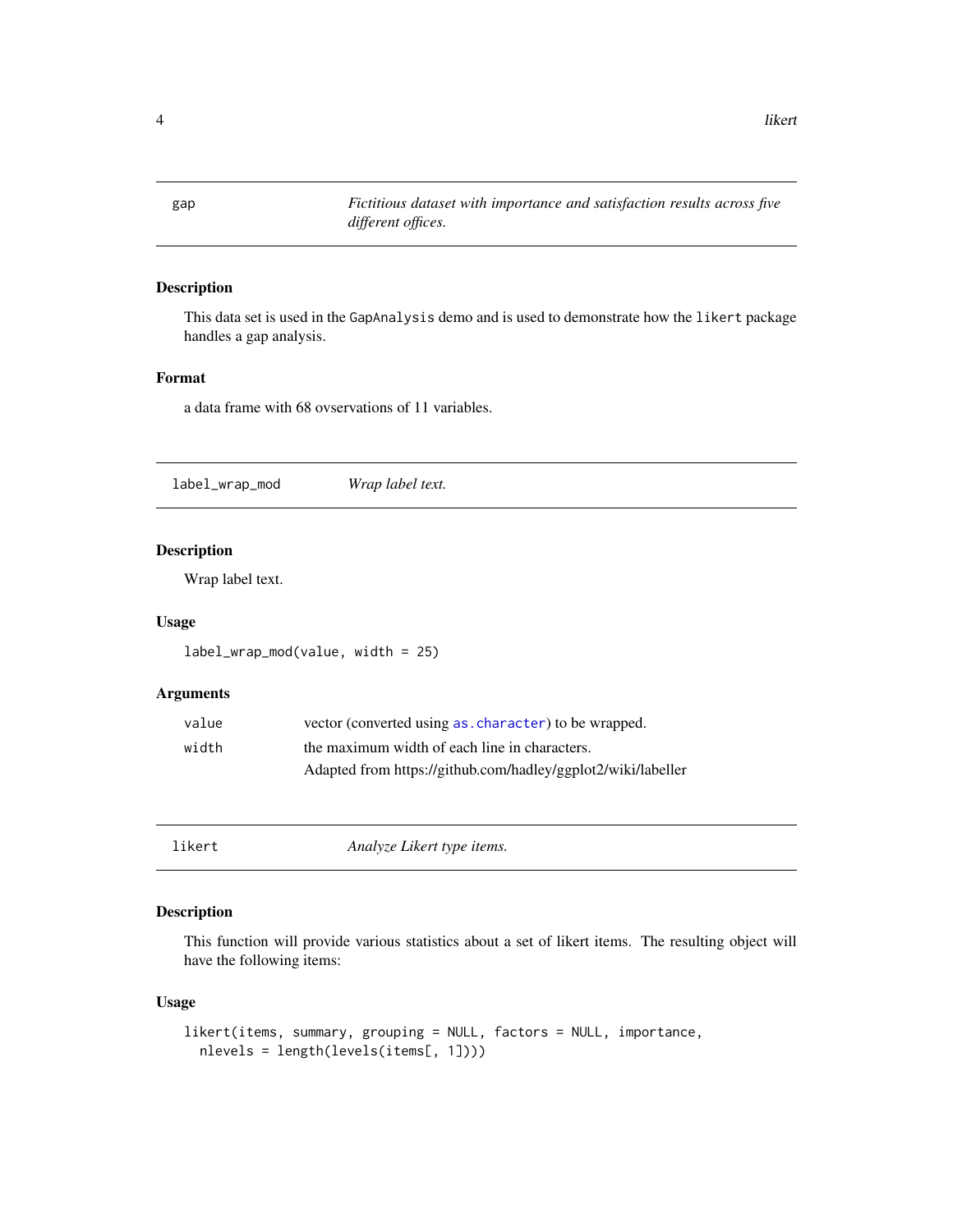#### likert 5 august 1980 van die 19de eeu n.C. Soos en die 19de eeu n.C. Soos en in 19de eeu n.C. Soos en in 19de e

# Arguments

| items      | data frame containing the likert based items. The variables in the data frame<br>should be factors.                                                                        |
|------------|----------------------------------------------------------------------------------------------------------------------------------------------------------------------------|
| summary    | a pre-summarized data frame. The first column must be the items and the re-<br>maining columns are the levels (e.g. strongly disagree, disagree, etc).                     |
| grouping   | (optional) should the results be summarized by the given grouping variable.                                                                                                |
| factors    | a vector with length $(factors) == ncol(items)$ defining which factor each<br>column belongs to. The values correspond to the factor label.                                |
| importance | a data frame of the same dimensions as items containing an importance rating<br>for each item. The order of columns should match and the names from items<br>will be used. |
| nlevels    | number of possible levels. Only necessary if there are missing levels.                                                                                                     |

# Details

- results this data frame will contain a column 'Item', 'Group' (if a grouping variable was specified, and a column for each level of the items (e.g. agree, disagree, etc.). The value within each cell corresponds to the percentage of responses for that level and group.
- items a copy of the original items data frame.
- grouping a copy of the original grouping vector.
- nlevels the number of levels used in the calculations.

#### Value

a likert class with the following elements: results, items, grouping, nlevels, and summary.

# See Also

plot.likert

summary.likert

#### Examples

```
data(pisaitems)
items29 <- pisaitems[,substr(names(pisaitems), 1,5) == 'ST25Q']
names(items29) <- c("Magazines", "Comic books", "Fiction",
                   "Non-fiction books", "Newspapers")
l29 <- likert(items29)
summary(l29)
plot(l29)
```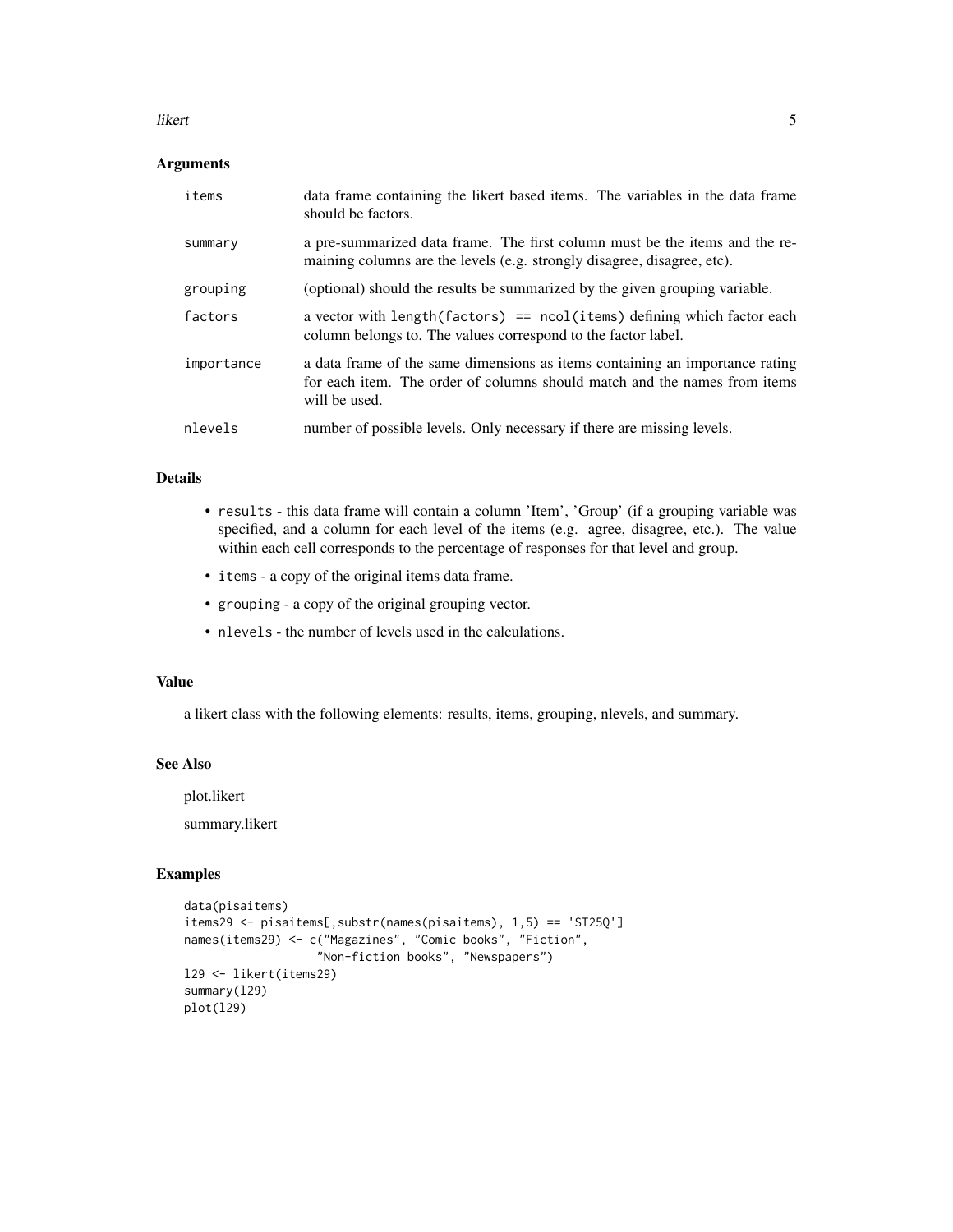<span id="page-5-1"></span><span id="page-5-0"></span>likert.bar.plot *Bar Plot for Likert Items.*

# Description

Bar plot for the results of [likert](#page-3-1).

# Usage

```
likert.bar.plot(1, group.order, center = (1$nlevels - 1)/2 + 1, ...)
```
# Arguments

|             | results of likert.                                                                                                                                                                                                                                                                                                                                                                                       |
|-------------|----------------------------------------------------------------------------------------------------------------------------------------------------------------------------------------------------------------------------------------------------------------------------------------------------------------------------------------------------------------------------------------------------------|
| group.order | the order in which groups (for grouped items) or items (for non-grouped items)<br>should be plotted.                                                                                                                                                                                                                                                                                                     |
| center      | specifies which level should be treated as the center. For example, center $= 3$<br>would use the third level as the center whereas center $= 3.5$ would indicate<br>no specific level is the center but $\leq$ 3 are low levels and $\geq$ 4 are high levels<br>(i.e. used for forced choice items or those without a neutral option). This also<br>influences where the color breaks from low to high. |
| $\cdot$     | passed to likert.options                                                                                                                                                                                                                                                                                                                                                                                 |
| likert      | object of type likert.                                                                                                                                                                                                                                                                                                                                                                                   |

# See Also

| plot.likert         |
|---------------------|
| likert.heat.plot    |
| likert.bar.plot     |
| likert.density.plot |

<span id="page-5-2"></span>likert.density.plot *Creates a density plot for likert items.*

# Description

This funciton will create a visualization that treats the likert items as a continuous variable.

# Usage

```
likert.density.plot(likert, facet = TRUE, bw = 0.5, legend, ...)
```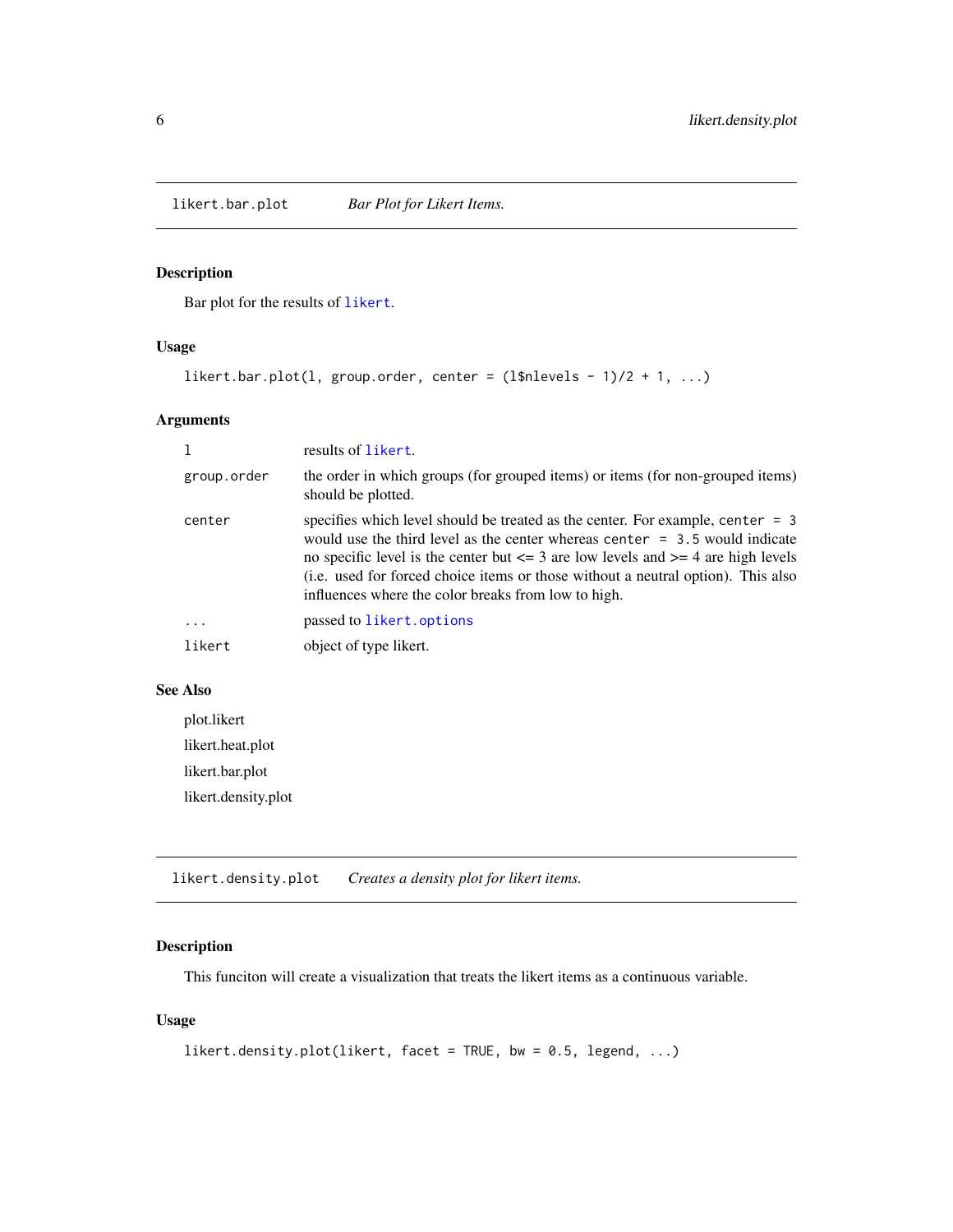# <span id="page-6-0"></span>likert.heat.plot 7

# Arguments

| likert | object of type likert.                                                                                                                                                                                               |
|--------|----------------------------------------------------------------------------------------------------------------------------------------------------------------------------------------------------------------------|
| facet  | for non-grouped items, should each density distribution be plotted in a separate<br>facet.                                                                                                                           |
| bw     | the smoothing bandwidth. This is often set to the standard deviation but this<br>is often inadequate for Likert type items. The value of 0.5 is used since the<br>difference between any two adjacent levels is one. |
| legend | title for the legend.                                                                                                                                                                                                |
| .      | parameters passed to density.                                                                                                                                                                                        |
|        |                                                                                                                                                                                                                      |

# See Also

plot.likert

<span id="page-6-1"></span>likert.heat.plot *Internal method.*

# Description

Internal method.

# Usage

```
likert.heat.plot(likert, low.color = "white", high.color = "blue",
  text.color = "black", text.size = 4, wrap = 50, ...)
```
# Arguments

| likert     | object of type likert.                                   |
|------------|----------------------------------------------------------|
| low.color  | color for low values.                                    |
| high.color | color for high values.                                   |
| text.color | color of text attributes.                                |
| text.size  | size of text attributes.                                 |
| wrap       | width to wrap label text for non-grouped likert objects. |
|            | currently unused.                                        |

# See Also

plot.likert likert.bar.plot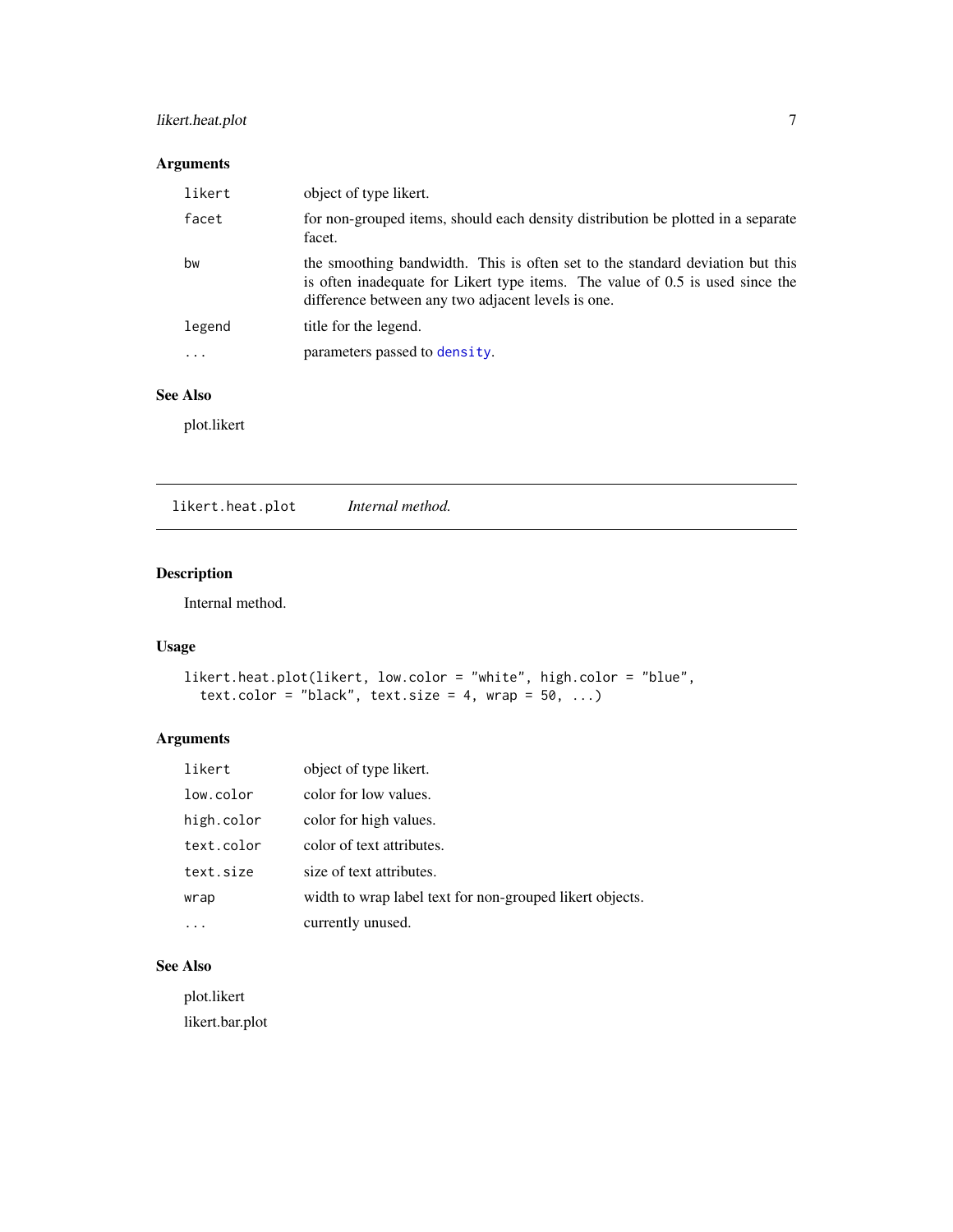<span id="page-7-1"></span><span id="page-7-0"></span>likert.histogram.plot *Histogram of number of responses.*

#### Description

Plots a histogram of the number of responses for each item and group (if specified). Negative values (in maroon by default) indicate the number of missing values for that item and group.

# Usage

```
likert.histogram.plot(l, xlab = "n", plot.missing = TRUE,
 bar.color = "grey70", missing.bar.color = "maroon",
  label.completed = "Completed", label.missing = "Missing",
  legend.position = "bottom", wrap = ifelse(is.null(l$grouping), 50, 100),
 order, group.order, panel.arrange = "v", panel.strip.color = "#F0F0F0",
  text.size = 2.5, ...
```

| 1                              | results of likert.                                                                                   |
|--------------------------------|------------------------------------------------------------------------------------------------------|
| xlab                           | label used for the x-axis.                                                                           |
| plot.missing                   | if TRUE, missing values will be plotted to the left of the x-axis.                                   |
| bar.color<br>missing.bar.color | the bar color.                                                                                       |
|                                | the color of the bar for missing values.                                                             |
| label.completed                |                                                                                                      |
|                                | the label to use in the legend representing the count of complete values.                            |
| label.missing                  | the label to use in the legend representing the count of missing values.                             |
| legend.position                |                                                                                                      |
|                                | location of the legend.                                                                              |
| wrap                           | number of characters before warping the text in the panel strips.                                    |
| order                          | the order of the items.                                                                              |
| group.order                    | the order in which groups (for grouped items) or items (for non-grouped items)<br>should be plotted. |
| panel.arrange                  | v for vertical or h for horizontal.                                                                  |
| panel.strip.color              |                                                                                                      |
|                                | the color for panels.                                                                                |
| text.size                      | text size.                                                                                           |
| $\cdots$                       | other ggplot2 parameters.                                                                            |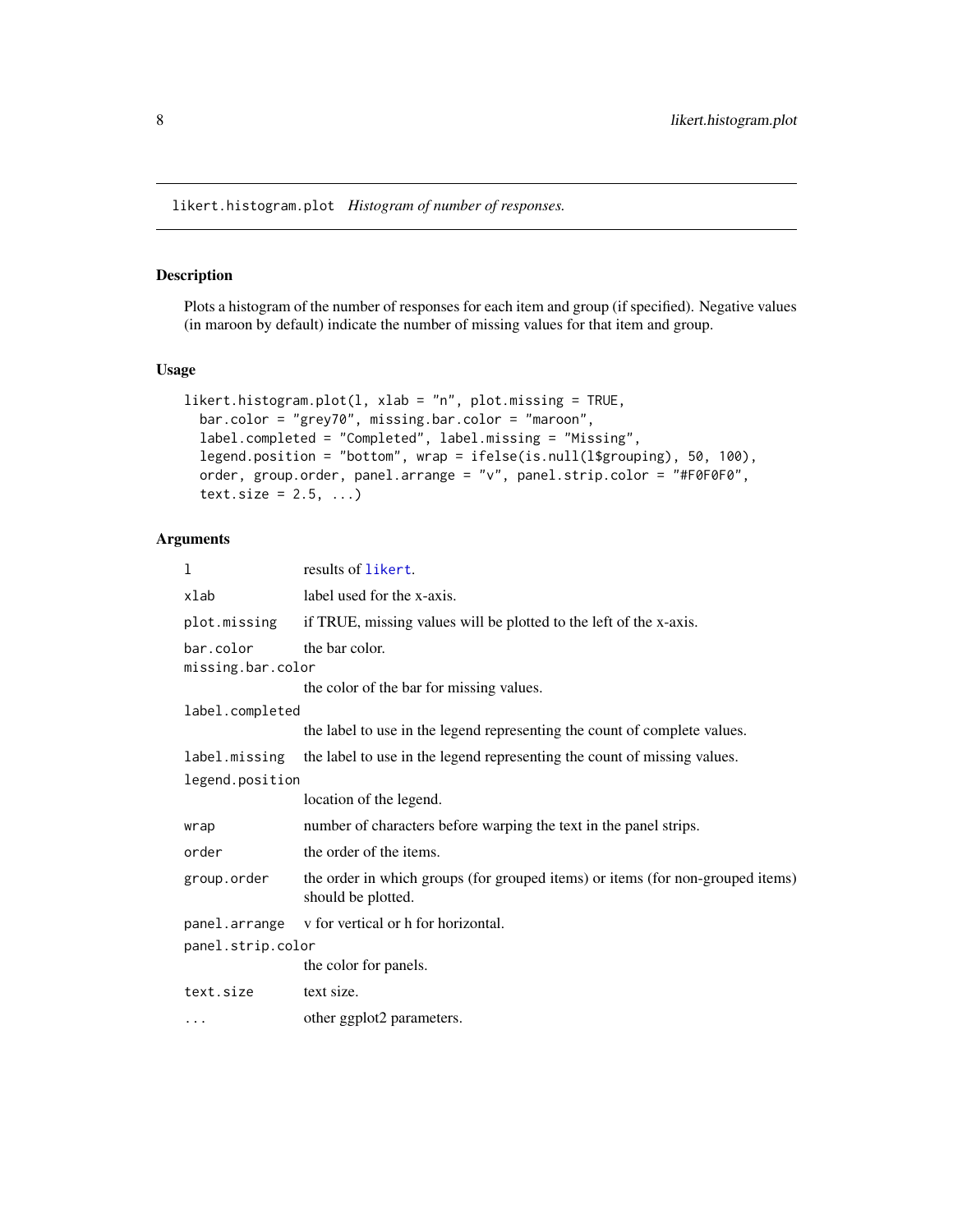<span id="page-8-0"></span>likert.matrix.plot *Matrix plot (experimental)*

#### Description

Matrix plot (experimental)

# Usage

```
likert.matrix.plot(likert, nSample = nrow(likert$items), ...)
```
#### Arguments

| likert         | results of likert.                                                                                                                                                                     |
|----------------|----------------------------------------------------------------------------------------------------------------------------------------------------------------------------------------|
| nSample        | random sample of all rows. This function may take a while to run with large<br>datasets (including the pisaitems data). Plotting a random subsample allows<br>for quicker development. |
| .              | parameters passed to pairs.ordered.categorical.                                                                                                                                        |
| likert.options | Builds an object with options for plotting likert results.                                                                                                                             |

#### <span id="page-8-1"></span>Description

Builds an object with options for plotting [likert](#page-3-1) results.

#### Usage

```
likert.options(low.color = "#D8B365", high.color = "#5AB4AC",
  neutral.color = "grey90", neutral.color.ramp = "white", colors = NULL,
 plot.percent.low = TRUE, plot.percent.high = TRUE,
 plot.percent.neutral = TRUE, plot.percents = FALSE, text.size = 3,
  text.color = "black", centered = TRUE, include.center = TRUE,
  ordered = TRUE, wrap = 50, wrap.grouping = 50, legend = "Response",
  legend.position = "bottom", panel.arrange = "v",
 panel.strip.color = "#F0F0F0", ...)
```

| low.color          | color for low values.                                                                                      |
|--------------------|------------------------------------------------------------------------------------------------------------|
| high.color         | color for high values.                                                                                     |
|                    | neutral.color color for middle values (if odd number of levels).                                           |
| neutral.color.ramp |                                                                                                            |
|                    | second color used when calling color Ramp with low. color and high. color to<br>define the color palettes. |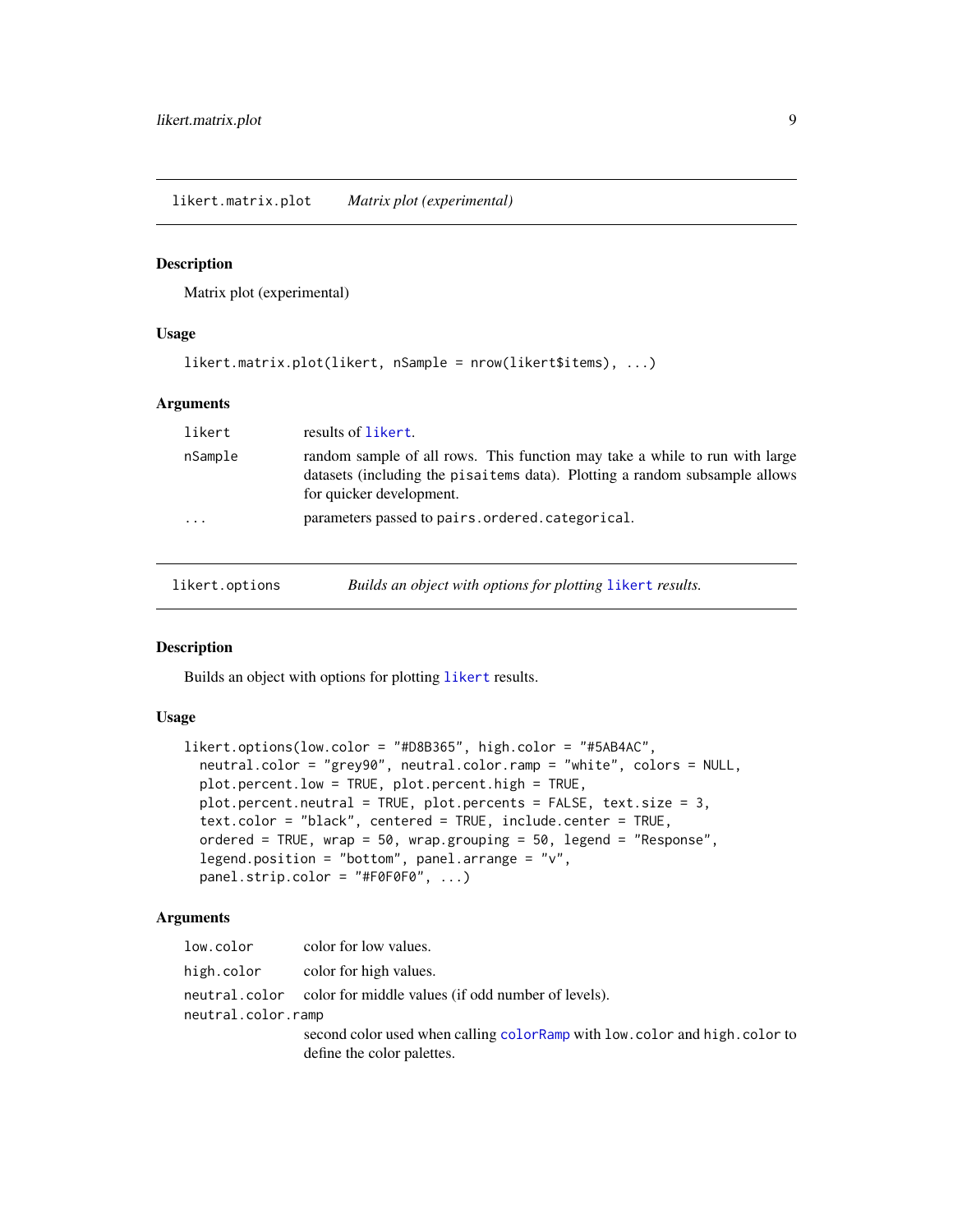<span id="page-9-0"></span>

| colors                            | vector specifying the colors to use. This must be equal to the number of likert<br>levels.                                                                            |  |
|-----------------------------------|-----------------------------------------------------------------------------------------------------------------------------------------------------------------------|--|
| plot.percent.low                  |                                                                                                                                                                       |  |
|                                   | whether to plot low percentages.                                                                                                                                      |  |
| plot.percent.high                 |                                                                                                                                                                       |  |
| whether to plot high percentages. |                                                                                                                                                                       |  |
| plot.percent.neutral              |                                                                                                                                                                       |  |
|                                   | whether to plot netural percentages.                                                                                                                                  |  |
| plot.percents                     | whether to label each category/bar.                                                                                                                                   |  |
| text.size                         | size of text attributes.                                                                                                                                              |  |
| text.color                        | color of text attributes.                                                                                                                                             |  |
| centered                          | if true, the bar plot will be centered around zero such that the lower half of levels<br>will be negative.                                                            |  |
|                                   | include center if TRUE, include the center level in the plot otherwise the center will be ex-<br>cluded.                                                              |  |
| ordered                           | reorder items from high to low.                                                                                                                                       |  |
| wrap                              | width to wrap label text for item labels                                                                                                                              |  |
| wrap.grouping                     | width to wrap label text for group labels.                                                                                                                            |  |
| legend                            | title for the legend.                                                                                                                                                 |  |
| legend.position                   |                                                                                                                                                                       |  |
|                                   | the position for the legend ("left", "right", "bottom", "top", or two-element nu-<br>meric vector).                                                                   |  |
| panel.arrange                     | how panels for grouped likert items should be arrange. Possible values are v<br>(vertical, the default), h (horizontal), and NULL (auto fill horizontal and vertical) |  |
| panel.strip.color                 |                                                                                                                                                                       |  |
|                                   | the background color for panel labels.                                                                                                                                |  |
|                                   | included for future expansion.                                                                                                                                        |  |
|                                   |                                                                                                                                                                       |  |

mass *Results from an administration of the Math Anxiety Scale Survey.*

# Description

A data frame of results of the Math Anxiety Scale Survey administered to 20 students in a statistics course. This data frame contains the original data and can be used to verify the pre-summarized procedures.

# Format

data frame with 14 rows and 6 columns.

#### References

Bai, H., Wang, L., Pan, W., & Frey, M. (2009). Measuring mathematics anxiety: Psychometric analysis of a bidimensional affective scale. Journal of Instructional Psychology, 36 (3), 185- 193.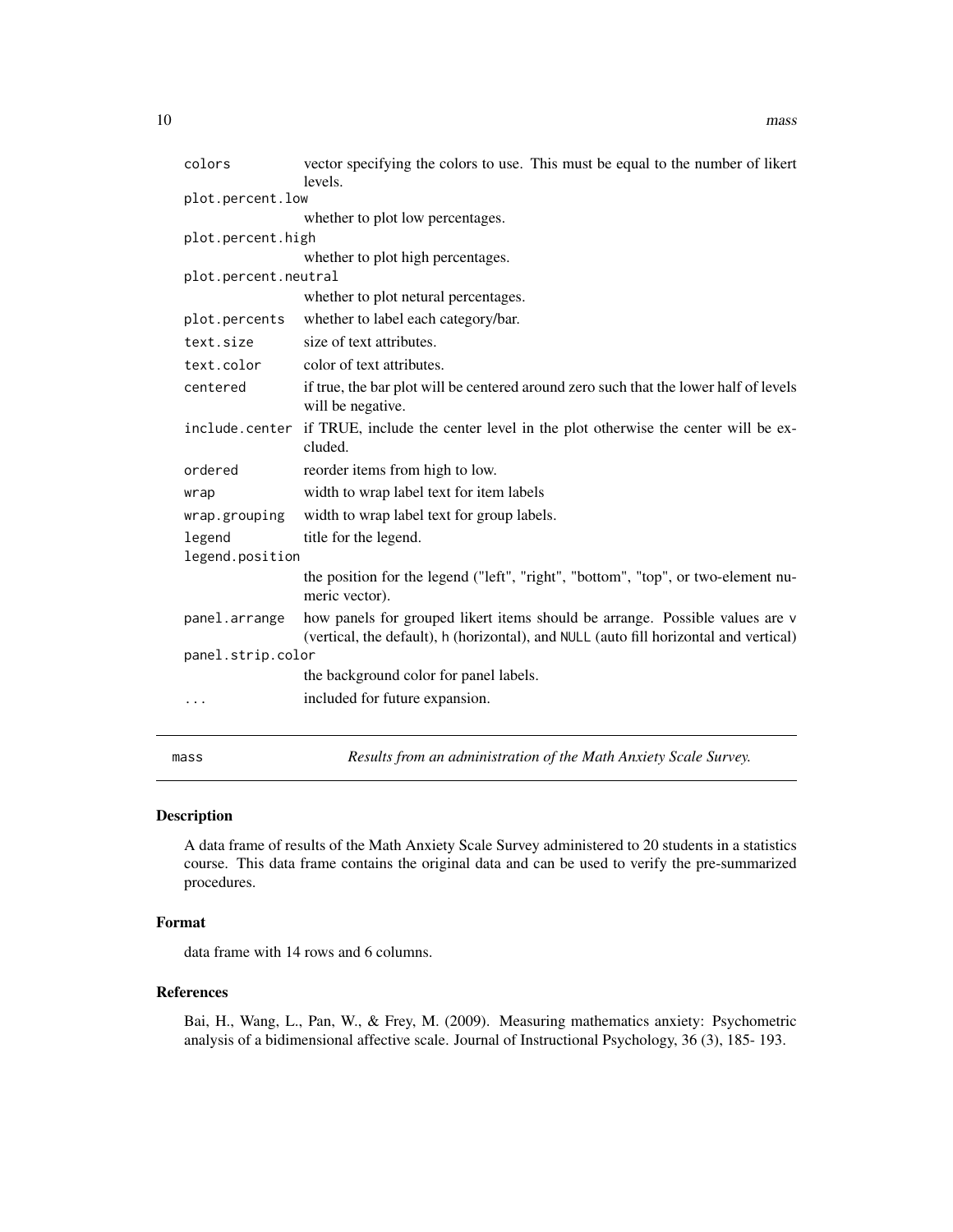<span id="page-10-0"></span>MathAnxiety *Pre-summarized results from an administration of the Math Anxiety Scale Survey.*

### Description

A data frame of presummarized results of the Math Anxiety Scale Survey administered to 20 students in a statistics course.

#### Format

data frame with 14 rows and 6 columns.

# References

Bai, H., Wang, L., Pan, W., & Frey, M. (2009). Measuring mathematics anxiety: Psychometric analysis of a bidimensional affective scale. Journal of Instructional Psychology, 36 (3), 185- 193.

| MathAnxietyGender | Pre-summarized results from an administration of the Math Anxiety |
|-------------------|-------------------------------------------------------------------|
|                   | Scale Survey grouped by gender.                                   |

#### Description

A data frame of presummarized results of the Math Anxiety Scale Survey administered to 20 students in a statistics course grouped by gender.

# Format

data frame with 28 rows and 7 columns.

#### References

Bai, H., Wang, L., Pan, W., & Frey, M. (2009). Measuring mathematics anxiety: Psychometric analysis of a bidimensional affective scale. Journal of Instructional Psychology, 36 (3), 185- 193.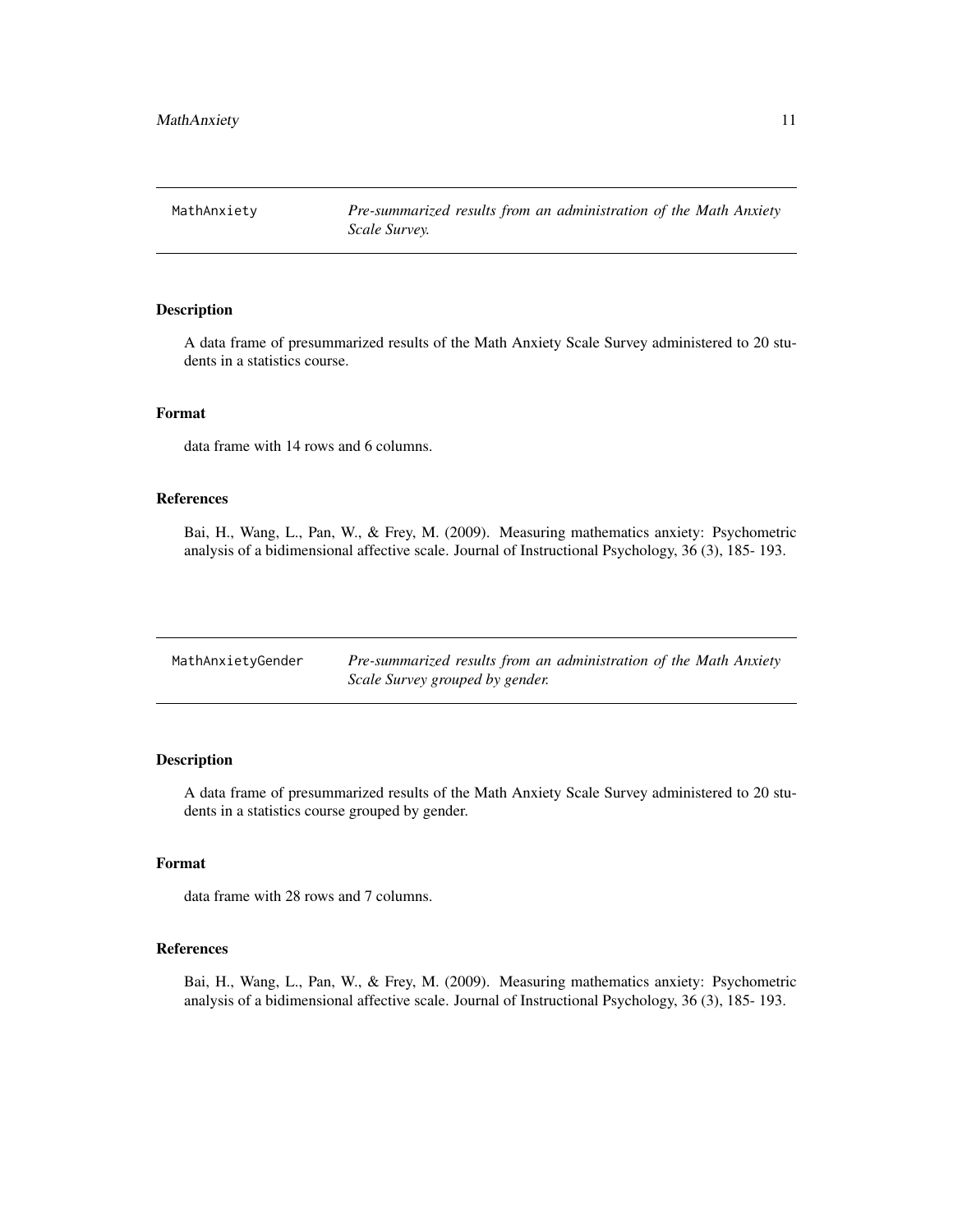#### Description

North American (i.e. Canada, Mexico, and United States) results from the 2009 Programme of International Student Assessment (PISA) as provided by the Organization for Economic Co-operation and Development (OECD). See <http://www.pisa.oecd.org/> for more information including the code book.

#### Format

a data frame 66,690 ovservations of 81 variables from North America.

#### Source

Organization for Economic Co-operation and Development

plot.likert *Plots a set of likert items.*

#### **Description**

This is an implementation of the S3 plot generic function. Based upon the type parameter this function will call either [likert.bar.plot](#page-5-1), [likert.heat.plot](#page-6-1), or [likert.density.plot](#page-5-2). See the help pages for those functions for all the available parameters to customize the aesthetics of the figure. Although those functions can be plotted directly, we recommend call the generic plot function.

#### Usage

```
## S3 method for class 'likert'
plot(x, type = c("bar", "heat", "density"),
 include. histogram = FALSE, panel. widths = c(3, 1), panel.arrange = "v",panel.strip.color = "#F0F0F0", legend.position = "bottom", group.order,
 panel.background = element_rect(size = 1, color = "grey70", fill = NA), ...)
```

| x                 | the likert items to plot                                                                                   |
|-------------------|------------------------------------------------------------------------------------------------------------|
| type              | the type of plot to create. Current values are bar and heat.                                               |
| include.histogram |                                                                                                            |
|                   | if TRUE, a histogram of count of responses is also plotted.                                                |
| panel.widths      | if include. histogram=TRUE, this vector of length two specifies the ratio of the<br>left and right panels. |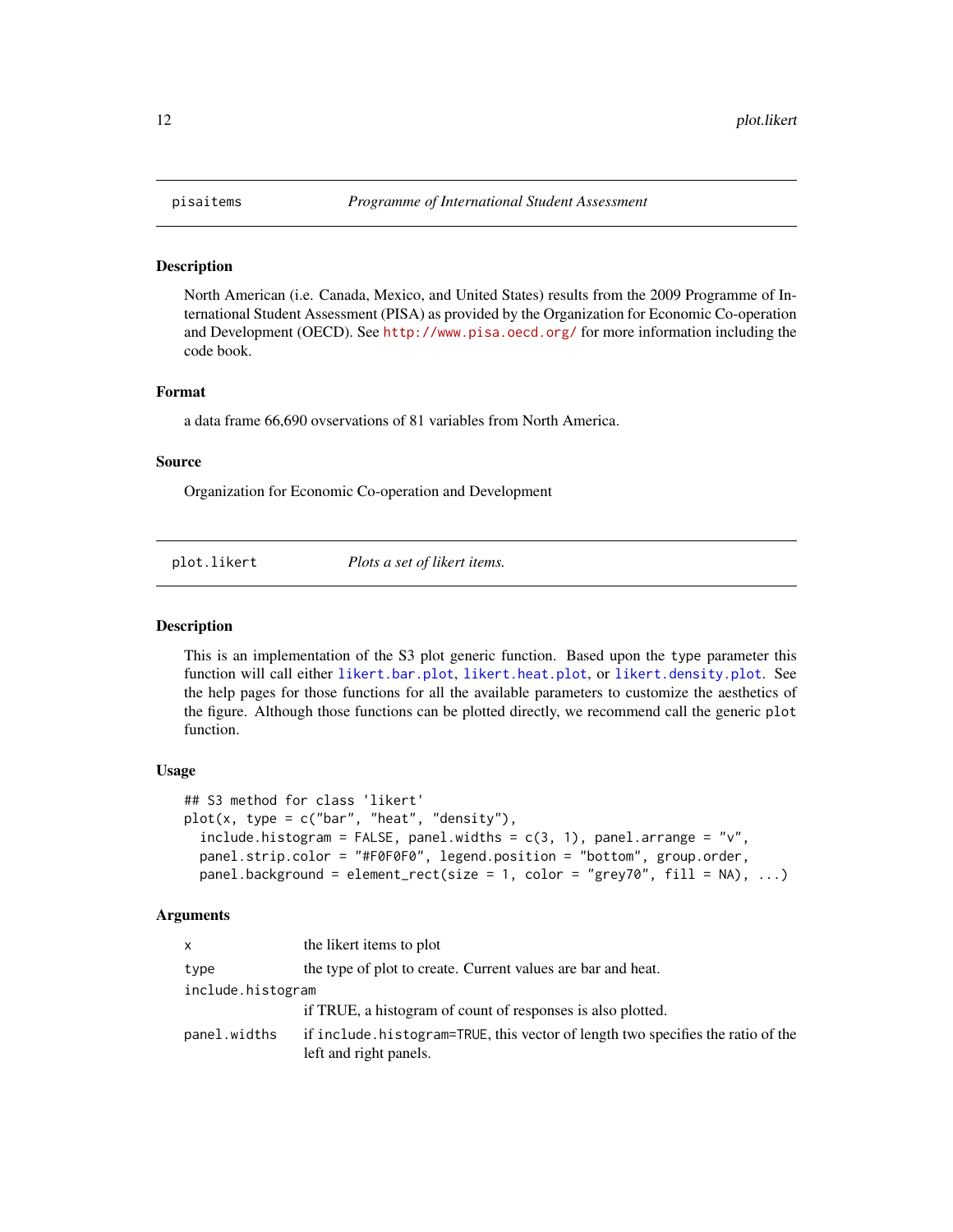# <span id="page-12-0"></span>plot.likert.gap 13

| panel.arrange     | how panels for grouped likert items should be arrange. Possible values are v<br>(vertical, the default), h (horizontal), and NULL (auto fill horizontal and vertical) |
|-------------------|-----------------------------------------------------------------------------------------------------------------------------------------------------------------------|
| panel.strip.color |                                                                                                                                                                       |
|                   | the background color for panel labels.                                                                                                                                |
| legend.position   |                                                                                                                                                                       |
|                   | the position for the legend ("left", "right", "bottom", "top", or two-element nu-<br>meric vector).                                                                   |
| group.order       | the order in which groups (for grouped items) or items (for non-grouped items)<br>should be plotted.                                                                  |
| panel.background  |                                                                                                                                                                       |
|                   | define background of the plot. See theme.                                                                                                                             |
| $\ddots$          | other parameters passed passed to likert.bar.plot or likert.heat.plot.                                                                                                |
|                   |                                                                                                                                                                       |

#### See Also

| likert.bar.plot       |
|-----------------------|
| likert.heat.plot      |
| likert.density.plot   |
| likert.histogram.plot |

plot.likert.gap *Plots a set of likert items.*

#### Description

This is an implementation of the S3 plot generic function. Based upon the type parameter this function will call either [likert.bar.plot](#page-5-1), [likert.heat.plot](#page-6-1), or [likert.density.plot](#page-5-2). See the help pages for those functions for all the available parameters to customize the aesthetics of the figure. Although those functions can be plotted directly, we recommend call the generic plot function.

#### Usage

```
## S3 method for class 'likert.gap'
plot(x, type = c("bar", "density"),include. histogram = FALSE, panel. widths = c(3, 1), panel. arrange = "v",panel.strip.color = "#F0F0F0", legend.position = "bottom",
 panel.background = element_rect(size = 1, color = "grey70", fill = NA),
  satisfaction.label = "Satisfaction", importance.label = "Importance",
  legend, ...)
```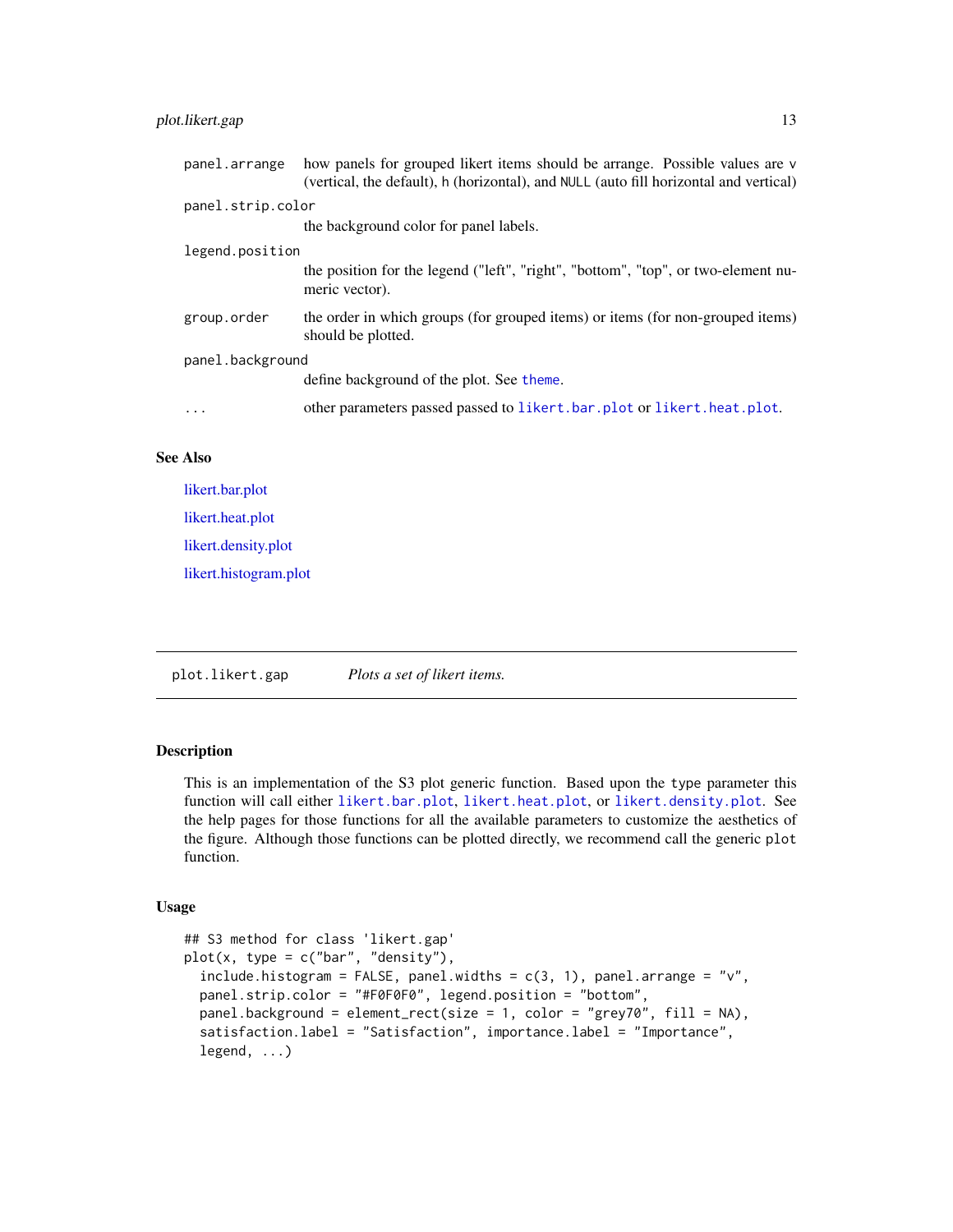# <span id="page-13-0"></span>Arguments

| x                  | the likert items to plot                                                                                                                                              |  |
|--------------------|-----------------------------------------------------------------------------------------------------------------------------------------------------------------------|--|
| type               | the type of plot to create. Current values are bar and heat.                                                                                                          |  |
| include.histogram  |                                                                                                                                                                       |  |
|                    | if TRUE, a histogram of count of responses is also plotted.                                                                                                           |  |
| panel.widths       | if include. histogram=TRUE, this vector of length two specifies the ratio of the<br>left and right panels.                                                            |  |
| panel.arrange      | how panels for grouped likert items should be arrange. Possible values are v<br>(vertical, the default), h (horizontal), and NULL (auto fill horizontal and vertical) |  |
| panel.strip.color  |                                                                                                                                                                       |  |
|                    | the background color for panel labels.                                                                                                                                |  |
| legend.position    |                                                                                                                                                                       |  |
|                    | the position for the legend ("left", "right", "bottom", "top", or two-element nu-                                                                                     |  |
|                    | meric vector).                                                                                                                                                        |  |
| panel.background   |                                                                                                                                                                       |  |
|                    | define background of the plot. See theme.                                                                                                                             |  |
| satisfaction.label |                                                                                                                                                                       |  |
|                    | label used for satisfaction items.                                                                                                                                    |  |
| importance.label   |                                                                                                                                                                       |  |
|                    | label used for importance items.                                                                                                                                      |  |
| legend             | title for the legend.                                                                                                                                                 |  |
| $\ddots$           | other parameters passed passed to likert.bar.plot or likert.heat.plot.                                                                                                |  |

# See Also

[likert.bar.plot](#page-5-1) [likert.heat.plot](#page-6-1) [likert.density.plot](#page-5-2) [likert.histogram.plot](#page-7-1)

print.likert *Prints results table.*

# Description

Prints results table.

# Usage

## S3 method for class 'likert'  $print(x, \ldots)$ 

| x | the likert class to print.             |
|---|----------------------------------------|
| . | parameters passed to print.data.frame. |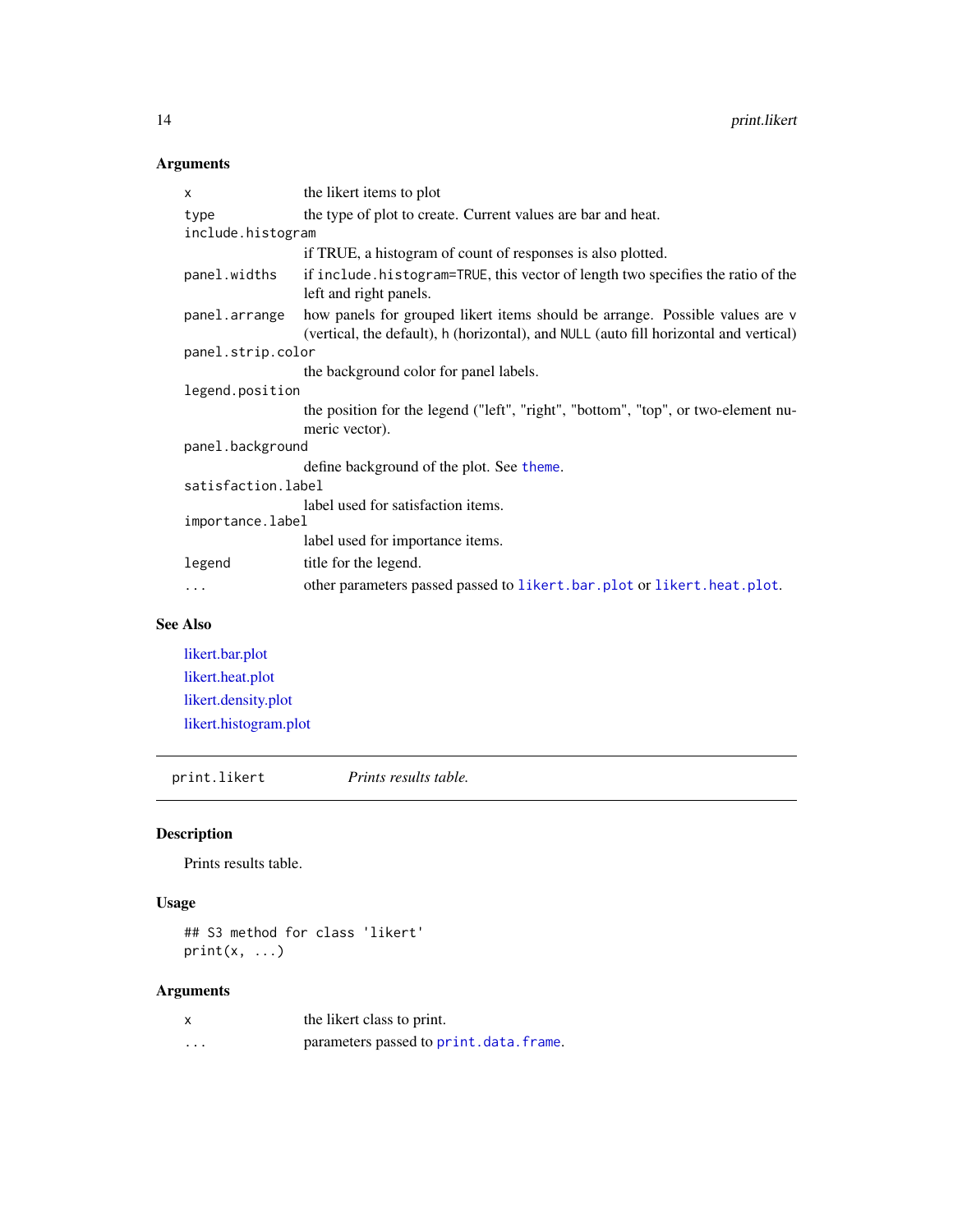<span id="page-14-0"></span>print.likert.bar.plot *Print method for* [likert.bar.plot](#page-5-1)*. The primary purpose is to suppress the "Stacking not well defined when ymin != 0" warning printed by* ggplot2 *for bar plots that have negative bars (i.e. the centered plots).*

# Description

Print method for [likert.bar.plot](#page-5-1). The primary purpose is to suppress the "Stacking not well defined when ymin != 0" warning printed by ggplot2 for bar plots that have negative bars (i.e. the centered plots).

# Usage

```
## S3 method for class 'likert.bar.plot'
print(x, \ldots)
```
# Arguments

|          | a plot from likert.bar.plot.        |
|----------|-------------------------------------|
| $\cdots$ | other parameters passed to ggplot2. |

print.likert.gap *Prints results table.*

#### Description

Prints results table.

# Usage

```
## S3 method for class 'likert.gap'
print(x, \ldots)
```

|         | the likert class to print.             |
|---------|----------------------------------------|
| $\cdot$ | parameters passed to print.data.frame. |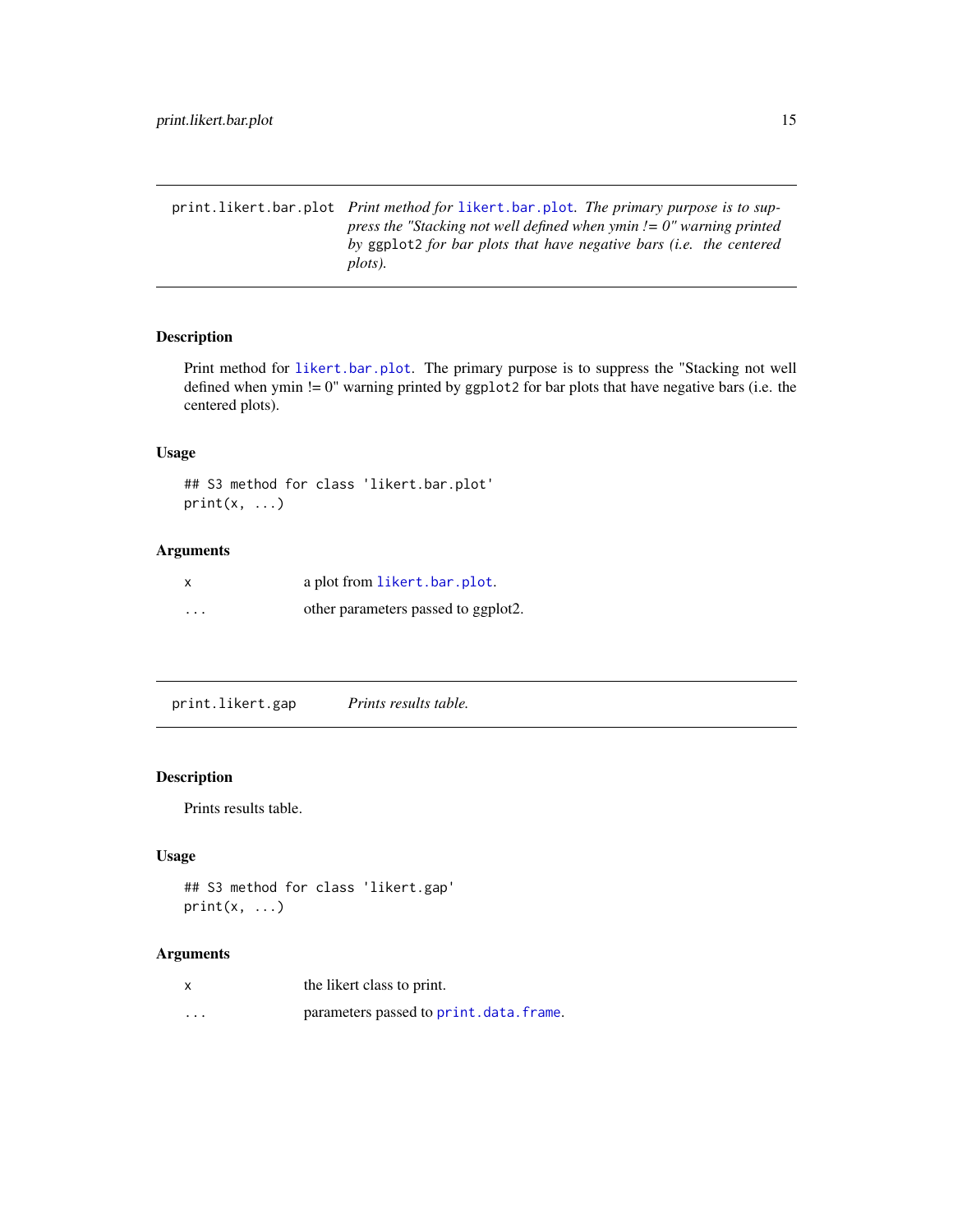<span id="page-15-0"></span>print.likert.heat.plot

*Print method for* [likert.heat.plot](#page-6-1)*.*

# Description

Print method for [likert.heat.plot](#page-6-1).

# Usage

## S3 method for class 'likert.heat.plot' print(p, ...)

# Arguments

| p                       | a plot from likert.heat.plot.       |
|-------------------------|-------------------------------------|
| $\cdot$ $\cdot$ $\cdot$ | other parameters passed to ggplot2. |

print.xlikert *Prints the results of* [xtable.likert](#page-19-1)*.*

# Description

Print method for [xtable.likert](#page-19-1).

#### Usage

```
## S3 method for class 'xlikert'
print(x, tabular.environment = "longtable",
 floating = FALSE, ...)
```

| $\boldsymbol{\mathsf{x}}$ | results of xtable.likert.                |
|---------------------------|------------------------------------------|
| tabular.environment       |                                          |
|                           | see print. xtable.                       |
| floating                  | see print.xtable.                        |
|                           | other parameters passed to print. xtable |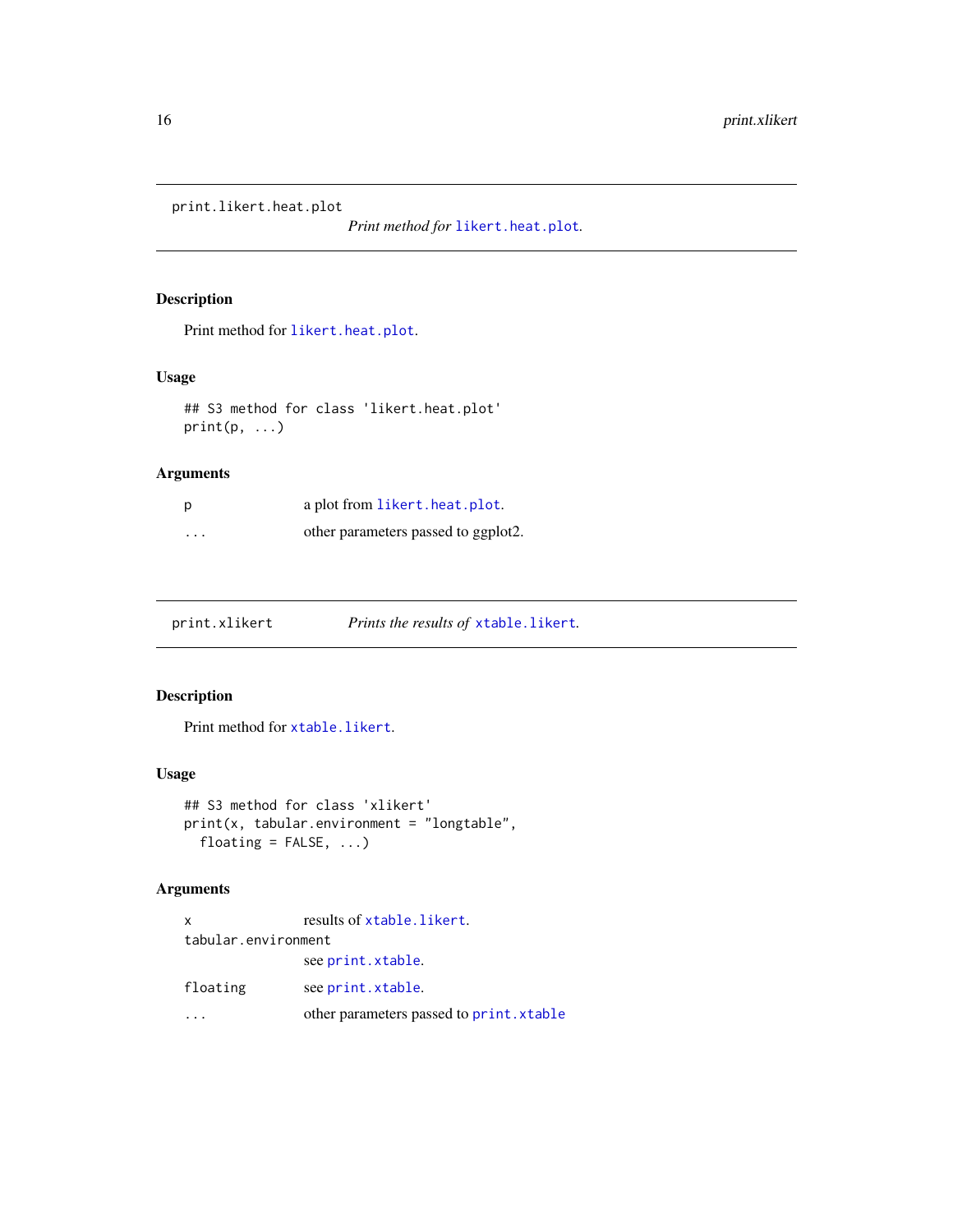<span id="page-16-0"></span>

#### Description

This utility function will recode values from an original [character](#page-0-0) or [factor](#page-0-0) vector with new values.

# Usage

recode(x, from, to, to.class = NULL)

# Arguments

| X        | the vector whose values will be recoded.                                                                           |
|----------|--------------------------------------------------------------------------------------------------------------------|
| from     | the old values in x to be recoded.                                                                                 |
| to       | the new values.                                                                                                    |
| to.class | an 'as.' function representing the desired vector type (i.e. as character, as numeric,<br>as.logical, as.numeric). |

### Value

a vector with same length of x with recoded values.

#### Examples

```
test <- letters[sample(5, 10, replace=TRUE)]
recode(test, from=letters[1:5], to=paste('Letter', letters[1:5]))
```
reverse.levels *Reverse the levels of a factor.*

### Description

Reverse the levels of a factor.

# Usage

```
reverse.levels(x)
```
#### Arguments

x a factor or a data.frame of factors whose levels will be reverse coded.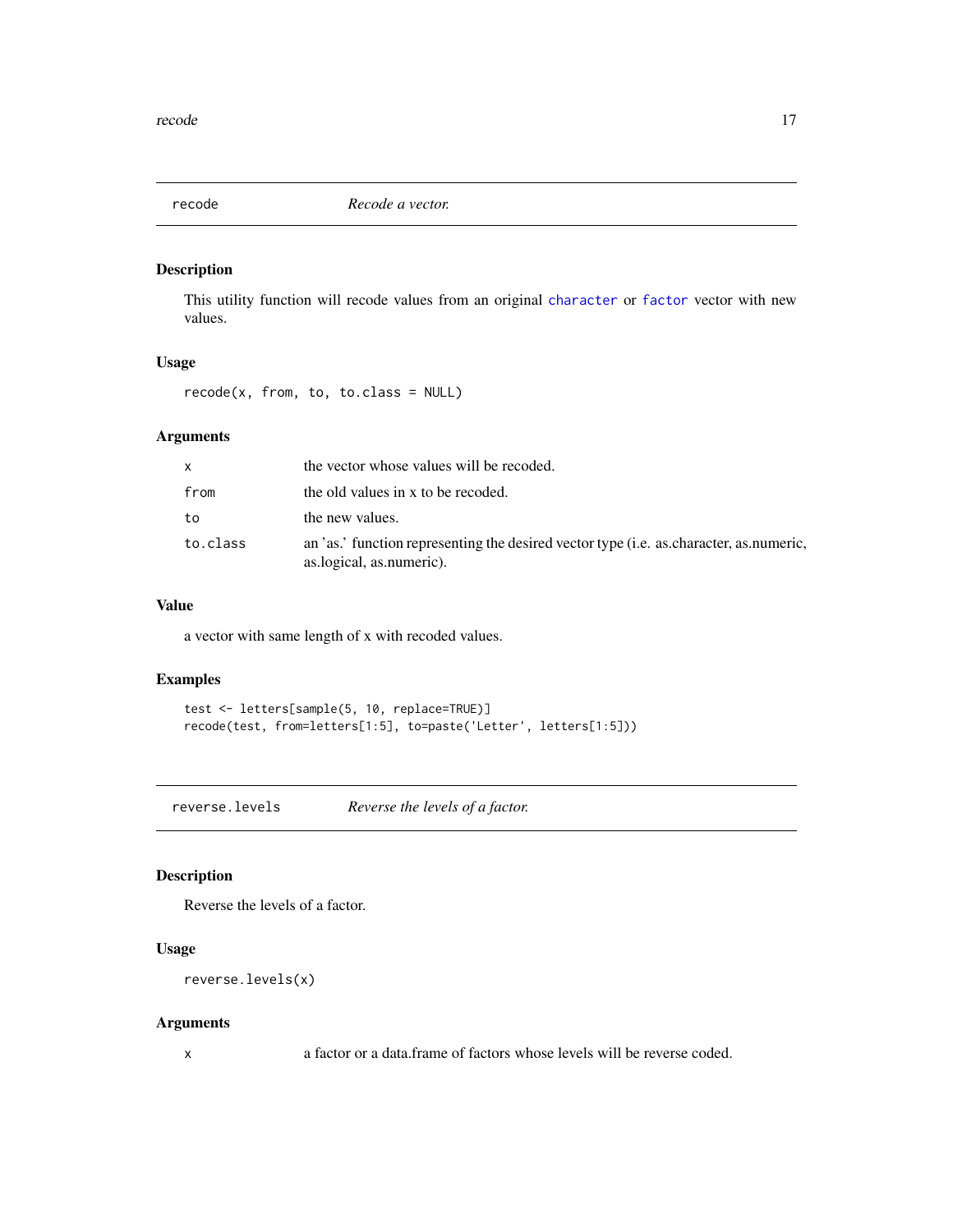#### Examples

```
mylevels <- c('Strongly Disagree', 'Disagree', 'Neither', 'Agree', 'Strongly Agree')
test <- factor(sample(mylevels[1:5], 10, replace=TRUE))
cbind(test, as.integer(test), as.integer(reverse.levels(test)))
```
sasr *Results from the Survey of Academic Self-Regulation (SASR).*

#### Description

The Survey of Academic Self-Regulation (SASR) is comprised of six factors: self-regulation, intrinsic motivation, extrinsic motivation, self-efficacy, metacognition, and personal relevance and control.

# Format

a data frame with 860 ovservations of 63 variables.

#### References

Dugan, R., & Andrade, H. (2011). Exploring the construct validity of academic self-regulation using a new self-report questionnaire. The International Journal of Educational and Psychological Assessment, 7(1).

shinyLikert *Shiny App for the likert package.*

#### Description

This will start a shiny app included with the package to show many of the features available in the likert package.

#### Usage

shinyLikert()

# References

http://rstudio.com/shiny

<span id="page-17-0"></span>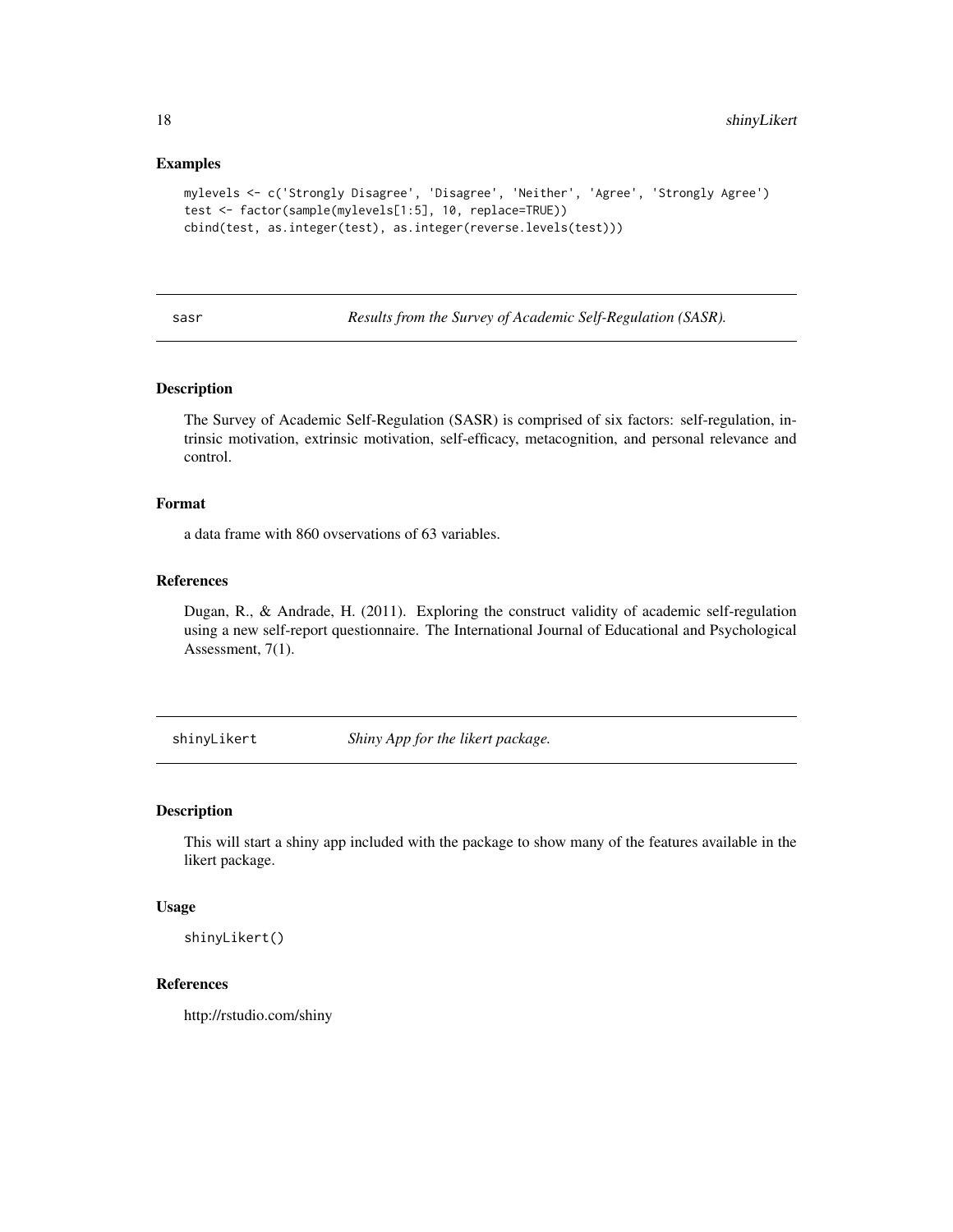<span id="page-18-1"></span><span id="page-18-0"></span>

#### Description

The summary function returns a data frame that provides additional information. It contains 'Item' and 'Group' columns similiar to the results data frame as well as a column 'low' corresponding to the sum of levels below neutral, a column 'high' corresponding to the sum of levels above neutral, and columns 'mean' and 'sd' corresponding to the mean and standard deviation, respectively, of the results. The numeric values are determined by as.numeric which will use the values of the factors.

#### Usage

```
## S3 method for class 'likert'
summary(object, center = (object$nlevels - 1)/2 + 1,
  ordered = TRUE, ...)
```
#### Arguments

| object  | the likert class to summarize.                                                                                                                                                                                                                                                                                                          |
|---------|-----------------------------------------------------------------------------------------------------------------------------------------------------------------------------------------------------------------------------------------------------------------------------------------------------------------------------------------|
| center  | specifies which level should be treated as the center. For example, center $= 3$<br>would use the third level as the center whereas center $= 3.5$ would indicate<br>no specific level is the center but $\leq$ 3 are low levels and $\geq$ 4 are high levels<br>(i.e. used for forced choice items or those without a neutral option). |
| ordered | whether the results should be ordered. Currently unsupported for grouped anal-<br>VS1S.                                                                                                                                                                                                                                                 |
|         | currently unused.                                                                                                                                                                                                                                                                                                                       |

summary.likert.gap *Prints summary table of a Likert analysis.*

# **Description**

The summary function returns a data frame that provides additional information. It contains 'Item' and 'Group' columns similiar to the results data frame as well as a column 'low' corresponding to the sum of levels below neutral, a column 'high' corresponding to the sum of levels above neutral, and columns 'mean' and 'sd' corresponding to the mean and standard deviation, respectively, of the results. The numeric values are determined by as.numeric which will use the values of the factors.

#### Usage

```
## S3 method for class 'likert.gap'
summary(object, ...)
```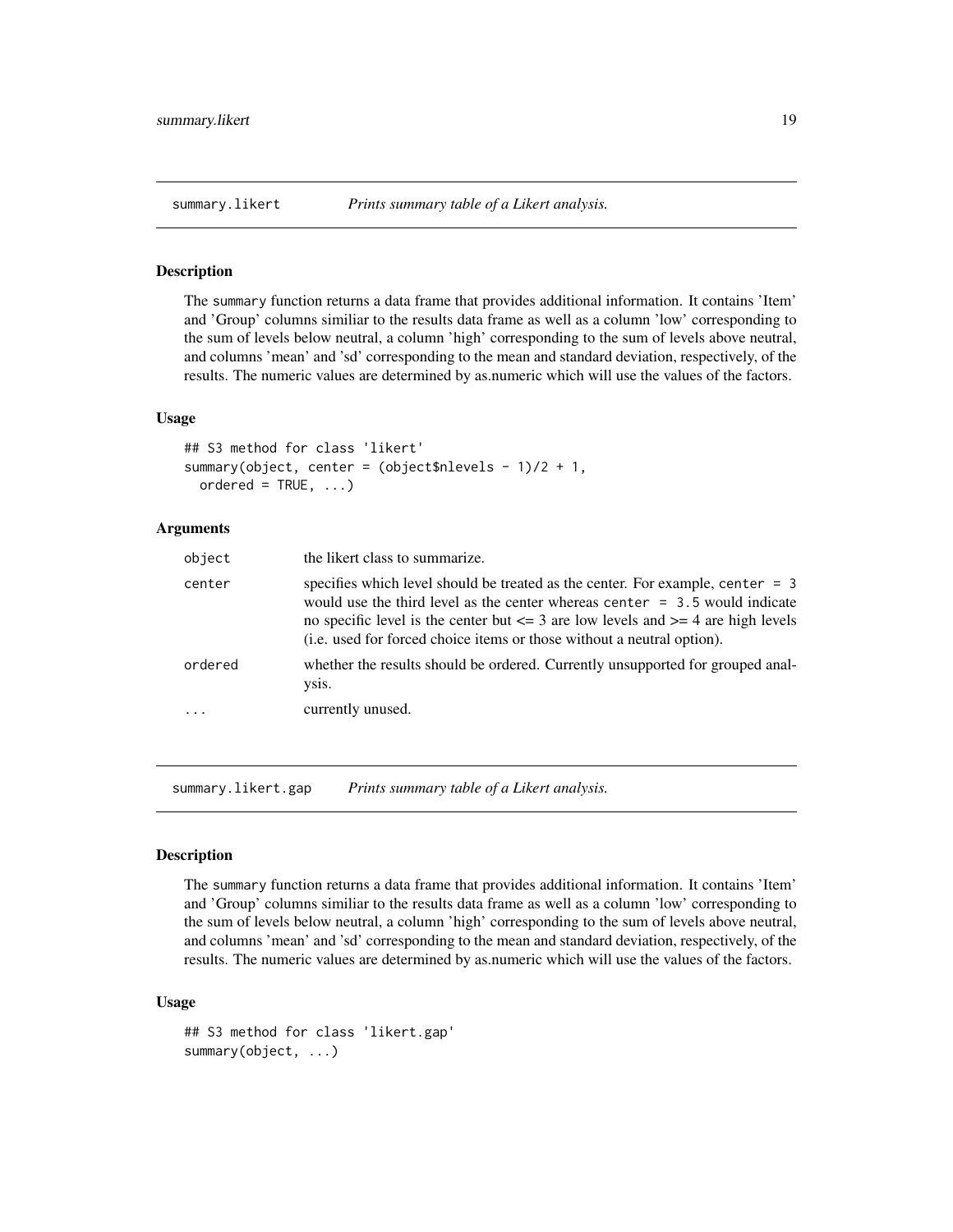#### <span id="page-19-0"></span>Arguments

| object   | the likert class to summarize.       |
|----------|--------------------------------------|
| $\cdots$ | parameters passed to summary. likert |

# Value

a list with two data frames with summarized data for satisfaction and importance results separately.

<span id="page-19-1"></span>xtable.likert *Prints a LaTeX table of the likert items.*

# Description

Crate a LaTeX or HTML table of the [likert](#page-3-1) results.

# Usage

```
## S3 method for class 'likert'
xtable(x, caption = NULL, label = NULL, align = NULL,digits = NULL, display = NULL, auto = FALSE, include.n = TRUE,
  include.mean = TRUE, include.sd = TRUE, include.low = TRUE,
  include . neutral = (x$nlevels\%2 != 0), include . high = TRUE,include.levels = TRUE, include.missing = TRUE, center = (x$nlevels -
  1)/2 + 1, ordered = TRUE, ...)
```

| Logical, indicating whether to apply automatic format when no value is passed |  |  |
|-------------------------------------------------------------------------------|--|--|
|                                                                               |  |  |
|                                                                               |  |  |
|                                                                               |  |  |
|                                                                               |  |  |
| include.neutral                                                               |  |  |
|                                                                               |  |  |
|                                                                               |  |  |
|                                                                               |  |  |
|                                                                               |  |  |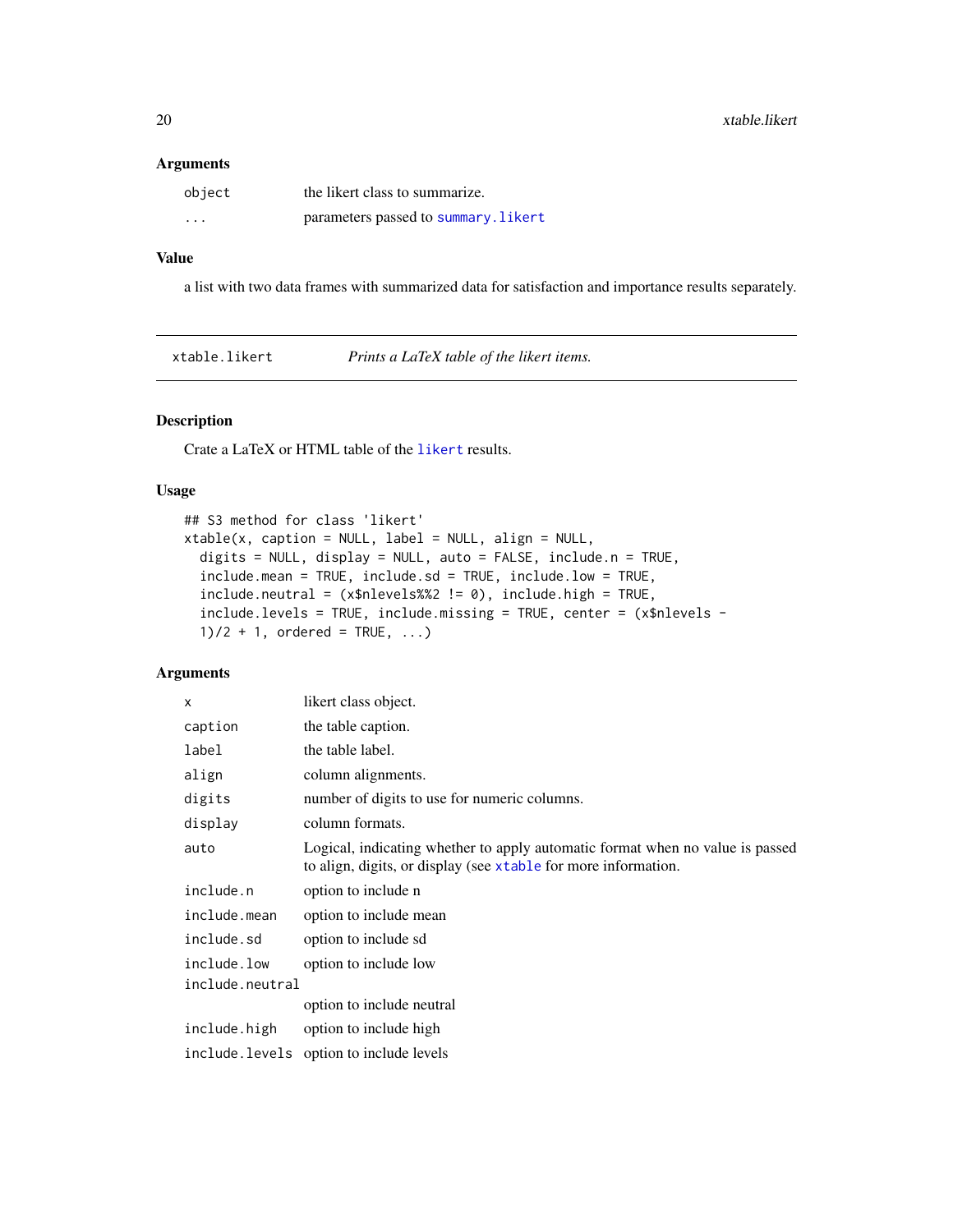# <span id="page-20-0"></span>xtable.likert 21

| include.missing |                                                                                                                                                                                                                                                                                                                                                                                                                         |
|-----------------|-------------------------------------------------------------------------------------------------------------------------------------------------------------------------------------------------------------------------------------------------------------------------------------------------------------------------------------------------------------------------------------------------------------------------|
|                 | option to include missing levels.                                                                                                                                                                                                                                                                                                                                                                                       |
| center          | specifies which level should be treated as the center. For example, center $= 3$<br>would use the third level as the center whereas center $= 3.5$ would indicate<br>no specific level is the center but $\leq$ 3 are low levels and $\geq$ 4 are high levels<br>(i.e. used for forced choice items or those without a neutral option). This also<br>influences which levels are summarized in the low and high groups. |
| ordered         | whether the results should be ordered. See summary. likert                                                                                                                                                                                                                                                                                                                                                              |
|                 | other parameters passed to xtable.                                                                                                                                                                                                                                                                                                                                                                                      |

# See Also

[xtable,](#page-0-0) [print.xtable](#page-0-0)